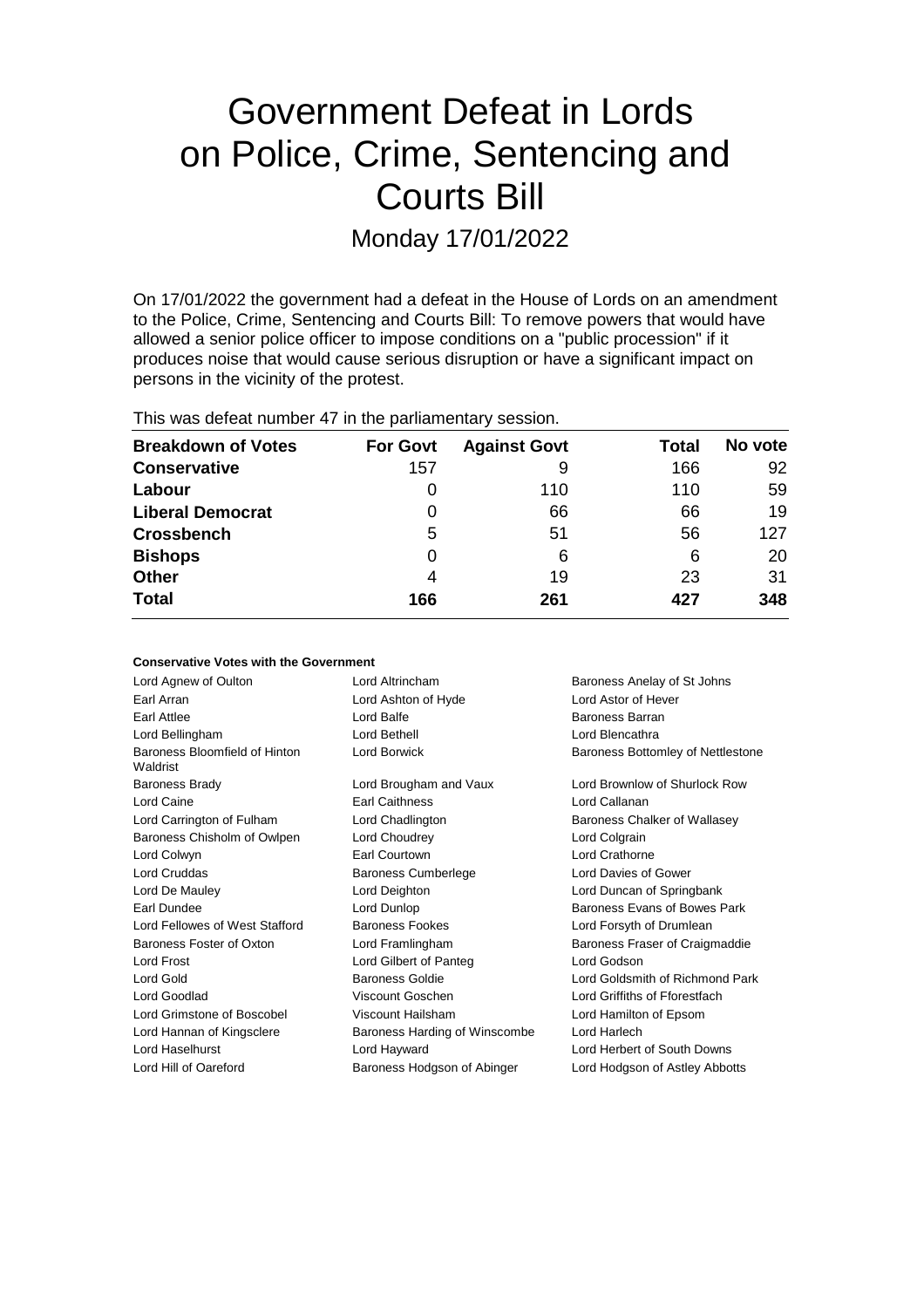Lord Howard of Lympne Lord Howard of Rising Earl Howe Lord Howell of Guildford Lord Hunt of Wirral Baroness Jenkin of Kennington Lord Johnson of Marylebone Lord Jopling Lord Kamall Lord Keen of Elie **Lord Kirkhope of Harrogate** Lord Lamont of Lerwick Lord Lancaster of Kimbolton Lord Lansley Cord Let a Lord Leigh of Hurley Lord Lexden Earl Lindsay Lord Lingfield Earl Liverpool Lord Mackay of Clashfern Lord Mancroft Baroness Manzoor Lord McColl of Dulwich Lord McInnes of Kilwinning Baroness McIntosh of Pickering Lord McLoughlin Lord Mendoza Baroness Meyer **Baroness Morgan of Cotes** Baroness Morrissey Lord Moylan Lord Moynihan Lord Nash Baroness Noakes Lord Northbrook Lord Norton of Louth Lord Offord of Garvel Lord Parkinson of Whitley Bay Lord Patten Lord Pickles **Baroness Pidding Lord Polak** Lord Polak Lord Popat **Baroness Rawlings** Lord Reay Baroness Redfern Lord Ribeiro Lord Robathan Baroness Sanderson of Welton Lord Sandhurst Lord Sarfraz Lord Sassoon **Baroness Sater** Baroness Sater **Baroness** Scott of Bybrook Baroness Seccombe Lord Selkirk of Douglas Lord Sharpe of Epsom Lord Sheikh Lord Sherbourne of Didsbury Lord Shinkwin Lord Smith of Hindhead Baroness Stedman-Scott Lord Sterling of Plaistow Lord Stewart of Dirleton Baroness Stowell of Beeston Lord Strathclyde Baroness Stroud Lord Taylor of Holbeach Lord Trefgarne Viscount Trenchard Lord True Lord Tugendhat Lord Udny-Lister **Lord Vaizey of Didcot** Baroness Vere of Norbiton Lord Wakeham **Lord Wei** Lord Wei **Lord Wharton of Yarm** Lord Whitby **Lord Willetts Baroness Williams of Trafford Lord Willetts Baroness Williams of Trafford** Lord Wolfson of Tredegar **Baroness Wyld Baroness Wyld** Lord Young of Cookham Viscount Younger of Leckie

Lord Holmes of Richmond Baroness Hooper Correct Lord Horam

Baroness Neville-Jones **Baroness Neville-Rolfe** Baroness Nicholson of Winterbourne

#### **Conservative Votes against the Government**

| Baroness Altmann         | Lord Cormack     | Lord Deben     |
|--------------------------|------------------|----------------|
| <b>Baroness Fairhead</b> | Lord Flight      | Lord Lucas     |
| Lord Marlesford          | Baroness Newlove | Baroness Warsi |

#### **Labour Votes with the Government**

# **Labour Votes against the Government**

Lord Anderson of Swansea Baroness Andrews Lord Bach Baroness Bakewell Lord Bassam of Brighton Lord Berkeley Baroness Blake of Leeds Baroness Blower Baroness Blower Lord Boateng Lord Bradley **Lord Bragg Community** Lord Bragg **Baroness Bryan of Partick** Lord Campbell-Savours Lord Carter of Coles Lord Cashman Baroness Chakrabarti **Viscount Chandos** Baroness Chapman of Darlington Lord Clark of Windermere Lord Coaker Lord Collins of Highbury Baroness Crawley Lord Cunningham of Felling Lord Davidson of Glen Clova Lord Davies of Brixton **Lord Davies of Oldham** Baroness Donaghy Baroness Drake **Lord Drayson** Lord Drayson **Lord Dubs** Lord Elder Lord Falconer of Thoroton Lord Faulkner of Worcester Baroness Golding Lord Griffiths of Burry Port Lord Grocott Lord Hacking Lord Hain Viscount Hanworth Lord Harris of Haringey Baroness Hayman of Ullock Baroness Hayter of Kentish Town Baroness Healy of Primrose Hill Lord Hendy **Baroness Henig** Baroness Henig Lord Hollick Lord Howarth of Newport Lord Hunt of Kings Heath

Baroness Adams of Craigielea Lord Adonis **Baroness Amos** Baroness Amos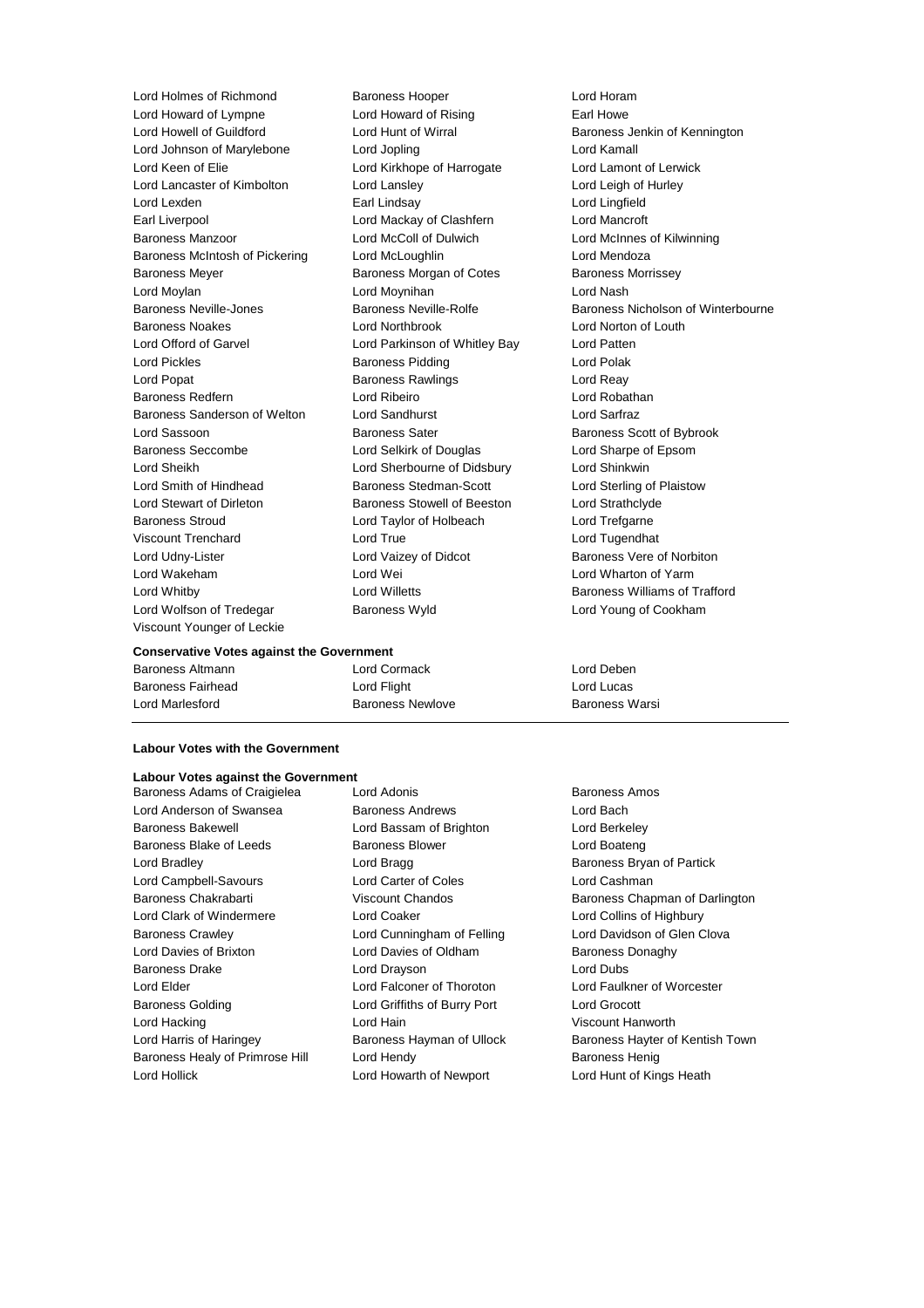| Baroness Jay of Paddington       | Baroness Jones of Whitchurch  |
|----------------------------------|-------------------------------|
| Baroness Kennedy of The Shaws    | Lord Khan of Burnley          |
| Lord Knight of Weymouth          | Baroness Lawrence of Clarendo |
| Lord Lennie                      | Lord Levy                     |
| Lord Liddle                      | Lord Lipsey                   |
| <b>Baroness Mallalieu</b>        | Lord Mandelson                |
| Lord McConnell of Glenscorrodale | Baroness McIntosh of Hudnall  |
| Lord Mitchell                    | Lord Monks                    |
| Baroness Morris of Yardley       | Baroness Osamor               |
| Lord Ponsonby of Shulbrede       | <b>Baroness Quin</b>          |
| Baroness Ritchie of Downpatrick  | Lord Robertson of Port Ellen  |
| Lord Rosser                      | Baroness Royall of Blaisdon   |
| <b>Baroness Sherlock</b>         | Lord Sikka                    |
| Baroness Smith of Gilmorehill    | Lord Snape                    |
| Lord Stevenson of Balmacara      | Baroness Taylor of Bolton     |
| Lord Tomlinson                   | Lord Touhig                   |
| Lord Tunnicliffe                 | Lord Watson of Invergowrie    |
| Lord West of Spithead            | <b>Baroness Wheeler</b>       |
| Lord Whitty                      | Baroness Wilcox of Newport    |
| Lord Woodley                     | Baroness Young of Old Scone   |
|                                  |                               |

Lord Kennedy of Southwark Baroness Kingsmill on Lord Layard Baroness Liddell of Coatdyke Baroness Lister of Burtersett Lord Maxton Baroness Merron Lord Morgan Baroness Pitkeathley Baroness Rebuck Lord Rooker Lord Sawyer Baroness Smith of Basildon Viscount Stansgate Baroness Thornton Lord Triesman Lord Watts Baroness Whitaker Lord Winston

of Hardington

#### **Liberal Democrat Votes with the Government**

### **Liberal Democrat Votes against the Government**

| Lord Addington                                      | Lord Allan of Hallam       | Baroness Bakewell of Hardington<br>Mandeville |
|-----------------------------------------------------|----------------------------|-----------------------------------------------|
| <b>Baroness Barker</b>                              | Lord Beith                 | Baroness Benjamin                             |
| Baroness Bonham-Carter of Yarnbury Baroness Brinton |                            | Lord Bruce of Bennachie                       |
| Lord Burnett                                        | Baroness Burt of Solihull  | Lord Campbell of Pittenweem                   |
| Lord Clement-Jones                                  | Lord Dholakia              | Baroness Featherstone                         |
| Lord Foster of Bath                                 | Lord Fox                   | Baroness Garden of Frognal                    |
| Lord German                                         | Earl Glasgow               | Lord Goddard of Stockport                     |
| <b>Baroness Grender</b>                             | <b>Baroness Hamwee</b>     | Baroness Harris of Richmond                   |
| <b>Baroness Humphreys</b>                           | Lord Hussain               | Baroness Hussein-Ece                          |
| Baroness Janke                                      | Baroness Jolly             | Lord Jones of Cheltenham                      |
| <b>Baroness Kramer</b>                              | Lord Lee of Trafford       | Lord McNally                                  |
| Lord Newby                                          | <b>Baroness Northover</b>  | Lord Oates                                    |
| Lord Paddick                                        | Lord Palmer of Childs Hill | <b>Baroness Parminter</b>                     |
| <b>Baroness Pinnock</b>                             | Lord Purvis of Tweed       | Baroness Randerson                            |
| Lord Razzall                                        | Lord Redesdale             | Lord Rennard                                  |
| Baroness Scott of Needham Market                    | Lord Scriven               | Lord Sharkey                                  |
| Baroness Sheehan                                    | Lord Shipley               | Baroness Smith of Newnham                     |
| Lord Stephen                                        | Lord Stoneham of Droxford  | Lord Storey                                   |
| Lord Strasburger                                    | Lord Stunell               | <b>Baroness Suttie</b>                        |
| Lord Teverson                                       | Lord Thomas of Gresford    | Baroness Thomas of Winchester                 |
| <b>Baroness Thornhill</b>                           | Lord Tope                  | Baroness Tyler of Enfield                     |
| Lord Wallace of Saltaire                            | <b>Baroness Walmsley</b>   | Lord Willis of Knaresborough                  |
|                                                     |                            |                                               |

# **Crossbench Votes with the Government**

Lord Alton of Liverpool Lord Cameron of Dillington Baroness Finlay of Llandaff Lord Hogan-Howe **Lord Patel** 

#### **Crossbench Votes against the Government**

| Lord Aberdare |  |
|---------------|--|
| Lord Bird     |  |
| Baroness Bull |  |

Lord Berkeley of Knighton Lord Best Baroness Campbell of Surbiton Lord Carlile of Berriew

Lord Bird Baroness Boycott Lord Brown of Eaton-under-Heywood